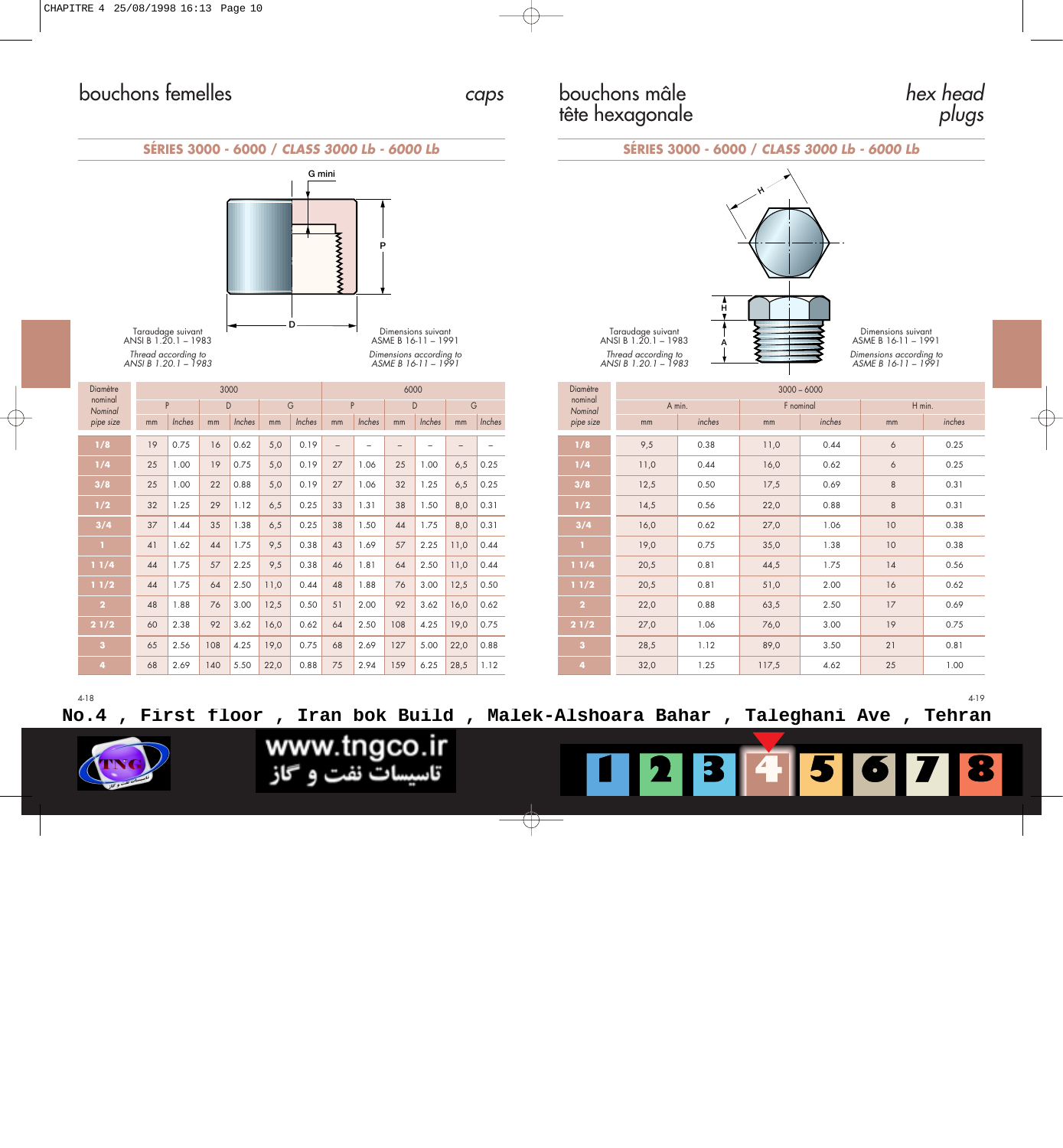pression pressure pressions working pressure<br>de service rating de service entre la série des raccords et l'épaisseur du tube suivant ASME B 16.11 - 1991<br>Correlation of titings class with wall designation of pipe according

| Raccord                      |                                                | Tube                                                 | Fitting                      | Pipe                                                                   |                                               |  |
|------------------------------|------------------------------------------------|------------------------------------------------------|------------------------------|------------------------------------------------------------------------|-----------------------------------------------|--|
| Série                        | Type                                           |                                                      | Class                        | Type                                                                   |                                               |  |
| 3000<br>6000<br>3000<br>6000 | Fileté<br>Fileté<br>A souder SW<br>A souder SW | Sch. 160<br>Double extra-fort<br>Sch. 80<br>Sch. 160 | 3000<br>6000<br>3000<br>6000 | <b>Threaded</b><br><b>Threaded</b><br>Socket-welding<br>Socket-welding | Sch. 160<br><b>XXS</b><br>Sch. 80<br>Sch. 160 |  |



suivant ANSI B 16.11 - 1966 pour acier au carbone ASTM A 105 according to ANSI B 16.11 - 1966 for carbon steel ASTM A 105

| Série                      |                                                                                                                                                                  | סטו                                                              |                          |                                                                      | 1100                                          |              |                                                                                           |                |      |       |      |       |      |
|----------------------------|------------------------------------------------------------------------------------------------------------------------------------------------------------------|------------------------------------------------------------------|--------------------------|----------------------------------------------------------------------|-----------------------------------------------|--------------|-------------------------------------------------------------------------------------------|----------------|------|-------|------|-------|------|
|                            | Type                                                                                                                                                             |                                                                  |                          | Class<br>Type<br>Sch. 160<br>3000<br>Threaded                        |                                               |              |                                                                                           | Séries - Class |      |       |      |       |      |
| 3000<br>6000               | Fileté<br>Fileté                                                                                                                                                 | Sch. 160<br>Double extra-fort                                    | 6000                     | Threaded                                                             | <b>XXS</b>                                    |              | Températures                                                                              | 2000           |      |       | 3000 |       | 6000 |
| 3000<br>6000               | A souder SW<br>A souder SW                                                                                                                                       | Sch. 80<br>Sch. 160                                              | 3000<br>6000             | Socket-welding<br>Socket-welding                                     | Sch. 80<br>Sch. 160                           | $^{\circ}$ C | $\overline{F}$                                                                            | Bar            | psi  | Bar   | psi  | Bar   | psi  |
|                            |                                                                                                                                                                  |                                                                  |                          |                                                                      |                                               | $-29$ à $38$ | $-20$ to $100$                                                                            | 137.9          | 2000 | 206,9 | 3000 | 413,8 | 6000 |
|                            |                                                                                                                                                                  | Pressions et températures de service suivant ANSI B 16.11 - 1966 |                          |                                                                      |                                               | 66           | 150                                                                                       | 135.9          | 1970 | 203.4 | 2950 | 407.9 | 5915 |
|                            |                                                                                                                                                                  | Pressure - Temperatures ratings according to ANSI B 16.11 - 1966 |                          |                                                                      |                                               | 93           | 200                                                                                       | 133,8          | 1940 | 201,0 | 2915 | 402,0 | 5830 |
| 420<br>6000<br>400<br>5715 |                                                                                                                                                                  |                                                                  |                          |                                                                      |                                               | 121          | 250                                                                                       | 132,1          | 1915 | 198,3 | 2875 | 396,6 | 5750 |
| 380<br>5428<br>360<br>5142 |                                                                                                                                                                  | ACIBI au Carbone / Carbon steel                                  |                          |                                                                      |                                               | 149          | 300                                                                                       | 130,7          | 1895 | 196,2 | 2845 | 392,4 | 5690 |
| 340<br>4857<br>320<br>4571 |                                                                                                                                                                  |                                                                  |                          |                                                                      |                                               | 177          | 350                                                                                       | 129.3          | 1875 | 193.8 | 2810 | 387,9 | 5625 |
| 4285<br>300                |                                                                                                                                                                  | CLASS 6000 lbs                                                   |                          |                                                                      |                                               | 204          | 400                                                                                       | 127,6          | 1850 | 191,4 | 2775 | 382,8 | 5550 |
| 4000<br>280<br>260<br>3714 |                                                                                                                                                                  |                                                                  |                          | 32 <sub>T</sub>                                                      |                                               | 232          | 450                                                                                       | 124,8          | 1810 | 187,2 | 2715 | 374,5 | 5430 |
| 3428<br>240                | Acier au carbone                                                                                                                                                 |                                                                  | $F_{316}$                |                                                                      | 84                                            | 260          | 500                                                                                       | 119.7          | 1735 | 179.7 | 2605 | 359,3 | 5210 |
|                            | 3142<br>3000<br>2857<br>220<br>210<br>200<br>Carbon steel<br>$F$ 304 $\Gamma$<br>2571<br>180<br>160<br>2285<br><b>SÉRIE 3000</b><br>F22<br><b>CLASS 3000 lbs</b> |                                                                  |                          |                                                                      |                                               | 288          | 550                                                                                       | 113,1          | 1640 | 169.7 | 2460 | 339.7 | 4925 |
|                            |                                                                                                                                                                  |                                                                  |                          |                                                                      |                                               | 316          | 600                                                                                       | 106.2          | 1540 | 159.3 | 2310 | 318.6 | 4620 |
| 2000<br>140<br>120<br>1714 |                                                                                                                                                                  |                                                                  | F316 L                   | $F$ 321- $F$ 347                                                     | $F_{11}$<br>F <sub>5a</sub>                   | 343          | 650                                                                                       | 98,6           | 1430 | 148,3 | 2150 | 296,6 | 4300 |
| 100<br>1428<br>1142<br>80  |                                                                                                                                                                  |                                                                  | F304                     |                                                                      | $\mathsf{F}$ F 22<br><del>16</del> 11         | 371          | 700                                                                                       | 90,0           | 1305 | 135,2 | 1960 | 270,3 | 3920 |
| 857<br>60<br>571<br>40     |                                                                                                                                                                  |                                                                  |                          |                                                                      | $F$ 5a                                        | 399          | 750                                                                                       | 81,4           | 1180 | 122,4 | 1775 | 244,8 | 3550 |
| 285<br>20<br>$\triangle$ 0 |                                                                                                                                                                  |                                                                  |                          |                                                                      |                                               | 427          | 800                                                                                       | 70.0           | 1015 | 105,2 | 1525 | 210,3 | 3050 |
| А<br>PSI                   | BAR $^{\circ}$ C $\blacktriangleright$ 100<br>$\mathrm{P} \triangleright 212$                                                                                    | 150<br>200<br>250<br>392<br>482<br>302                           | 300<br>350<br>572<br>662 | 400<br>450<br>842<br>752                                             | 500<br>550<br>600<br>1022<br>932<br>1112      |              | LIMITE NORMALE D'UTILISATION DE L'ACIER AU CARBONE - NORMAL USE LIMIT OF CARBON STEEL     |                |      |       |      |       |      |
|                            | Acier au carbone A 48 CP<br>Carbon steel ASTM A 105                                                                                                              |                                                                  |                          | Acier inoxydable Z 2 CN 18-10                                        | Stainless steel low carbon ASTM A 182 F 304 L | 454          | 850                                                                                       | 57,2           | 830  | 86,2  | 1250 | 172,4 | 2500 |
|                            | Alloy steel ASTM A 182 F 5a                                                                                                                                      | Acier au carbone molybdène Z 10 CD 5-05                          |                          | Acier inoxydable Z 2 CND 17-12                                       | Stainless steel carbon ASTM A 182 F 316 L     | 482          | 900                                                                                       | 42,4           | 615  | 63,8  | 925  | 127,9 | 1855 |
|                            | Alloy steel ASTM A 182 F 22                                                                                                                                      | Acier au chrome molybdène 10 CD 9-10                             |                          | Acier inoxydable Z 6 CN Nb 18-10<br>Stainless steel ASTM A 182 F 347 |                                               |              | LIMITE PRATIQUE D'UTILISATION DE L'ACIER AU CARBONE - PRACTICAL USE LIMIT OF CARBON STEEL |                |      |       |      |       |      |
|                            | Alloy steel ASTM A 182 F 11                                                                                                                                      | Acier au chrome molybdène 15 CSD 5-03-05                         |                          | Acier inoxydable Z 6 CNT 18-10<br>Stainless steel ASTM A 182 F 321   |                                               | 510          | 950                                                                                       | 29,3           | 425  | 44,1  | 640  | 88,6  | 1285 |
|                            | sans coup de bélier                                                                                                                                              | Conditions de service valables pour travail                      |                          | pressure of the fitting                                              | Pressure ratings indicates non-shock working  | 538          | 1000                                                                                      | 16,2           | 235  | 24,1  | 350  | 49,3  | 715  |
|                            |                                                                                                                                                                  |                                                                  |                          |                                                                      |                                               |              |                                                                                           |                |      |       |      |       | 4-7  |

**No.4 , First floor , Iran bok Build , Malek-Alshoara Bahar , Taleghani Ave , Tehran**

www.tngco.ir تاسیسات نفت و گاز



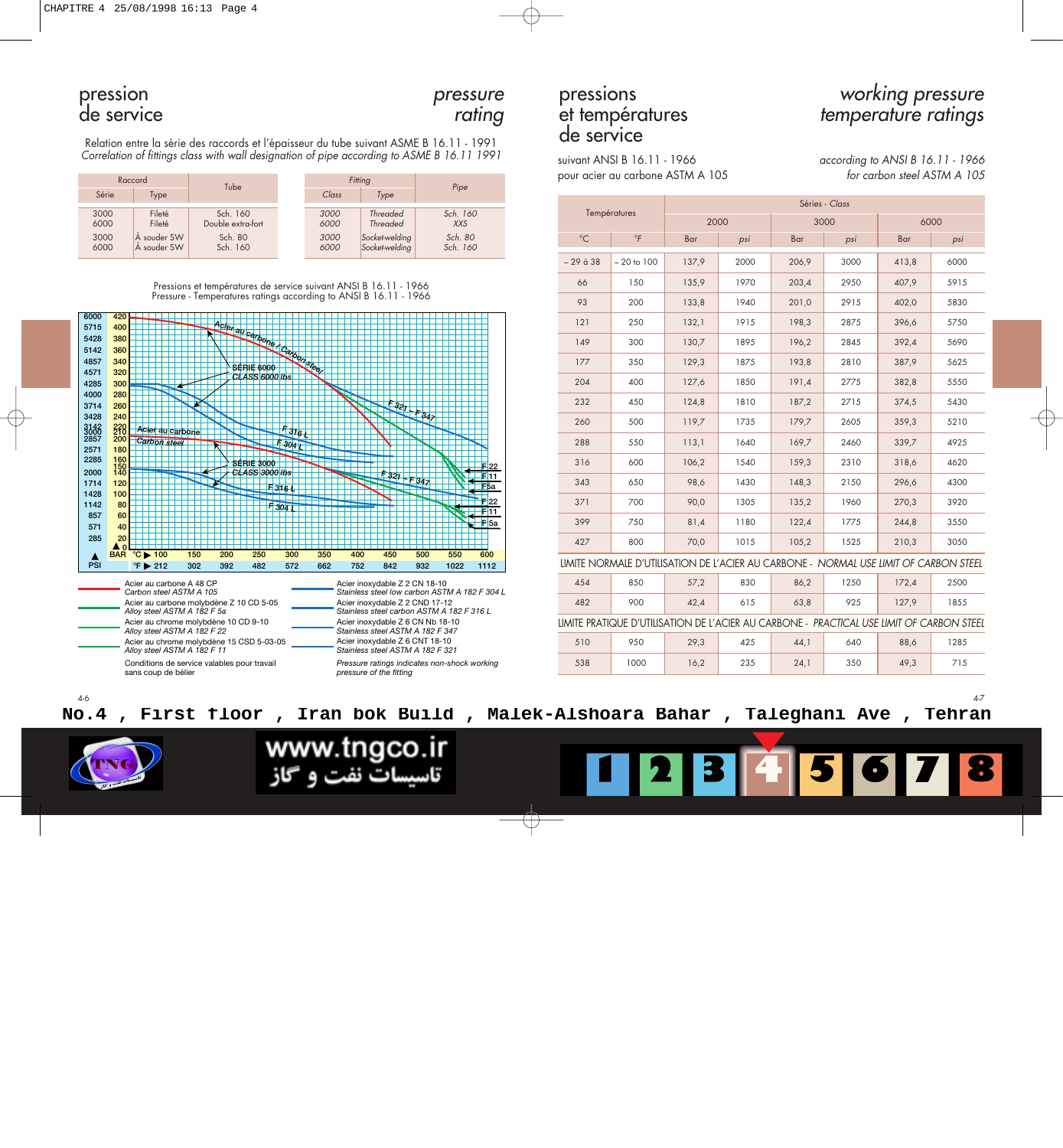## tés et croix

# réduits reducing tees and crosses longueur de filetage lenght of thread





, B longueur minimum du filetage parfait. La longueur de filetage ne doit pas être inféreure à L2. Dimension B is minimum lenght of perfect thread. The lenght of useful thread shall not be less than L2.

| Diamètre<br>nominal     |      | Taraudage *<br>Internal thread | Filetage extérieur<br>External thread |        |        |        |  |
|-------------------------|------|--------------------------------|---------------------------------------|--------|--------|--------|--|
| Nominal                 |      | B min.                         | L <sub>2</sub> min.                   |        | A min. |        |  |
| pipe size               | mm   | inches                         | mm                                    | inches | mm     | inches |  |
| 1/8                     | 6,5  | 0.25                           | 6,5                                   | 0.2639 | 9,5    | 0.38   |  |
| 1/4                     | 8,0  | 0.32                           | 10,0                                  | 0.4018 | 11,0   | 0.44   |  |
| 3/8                     | 9,0  | 0.36                           | 10,5                                  | 0.4078 | 12,5   | 0.50   |  |
| 1/2                     | 11,0 | 0.43                           | 13,5                                  | 0.5337 | 14,5   | 0.56   |  |
| 3/4                     | 12,5 | 0.50                           | 14,0                                  | 0.5457 | 16,0   | 0.62   |  |
| $\mathbf{I}$            | 14,5 | 0.58                           | 17,5                                  | 0.6828 | 19,0   | 0.75   |  |
| 11/4                    | 17,0 | 0.67                           | 18,0                                  | 0.7068 | 20,5   | 0.81   |  |
| 11/2                    | 18,0 | 0.70                           | 18,5                                  | 0.7235 | 20,5   | 0.81   |  |
| $\overline{2}$          | 19,0 | 0.75                           | 19,0                                  | 0.7565 | 22,0   | 0.88   |  |
| 21/2                    | 23,5 | 0.93                           | 29,0                                  | 1.138  | 27,0   | 1.06   |  |
| $\overline{\mathbf{3}}$ | 26,0 | 1.02                           | 30,5                                  | 1.200  | 28,5   | 1.12   |  |
| 4                       | 27,5 | 1.09                           | 33,0                                  | 1.300  | 32,0   | 1.25   |  |

4-10 4-11 **No.4 , First floor , Iran bok Build , Malek-Alshoara Bahar , Taleghani Ave , Tehran**www.tngco.ir تاسیسات نفت و گاز